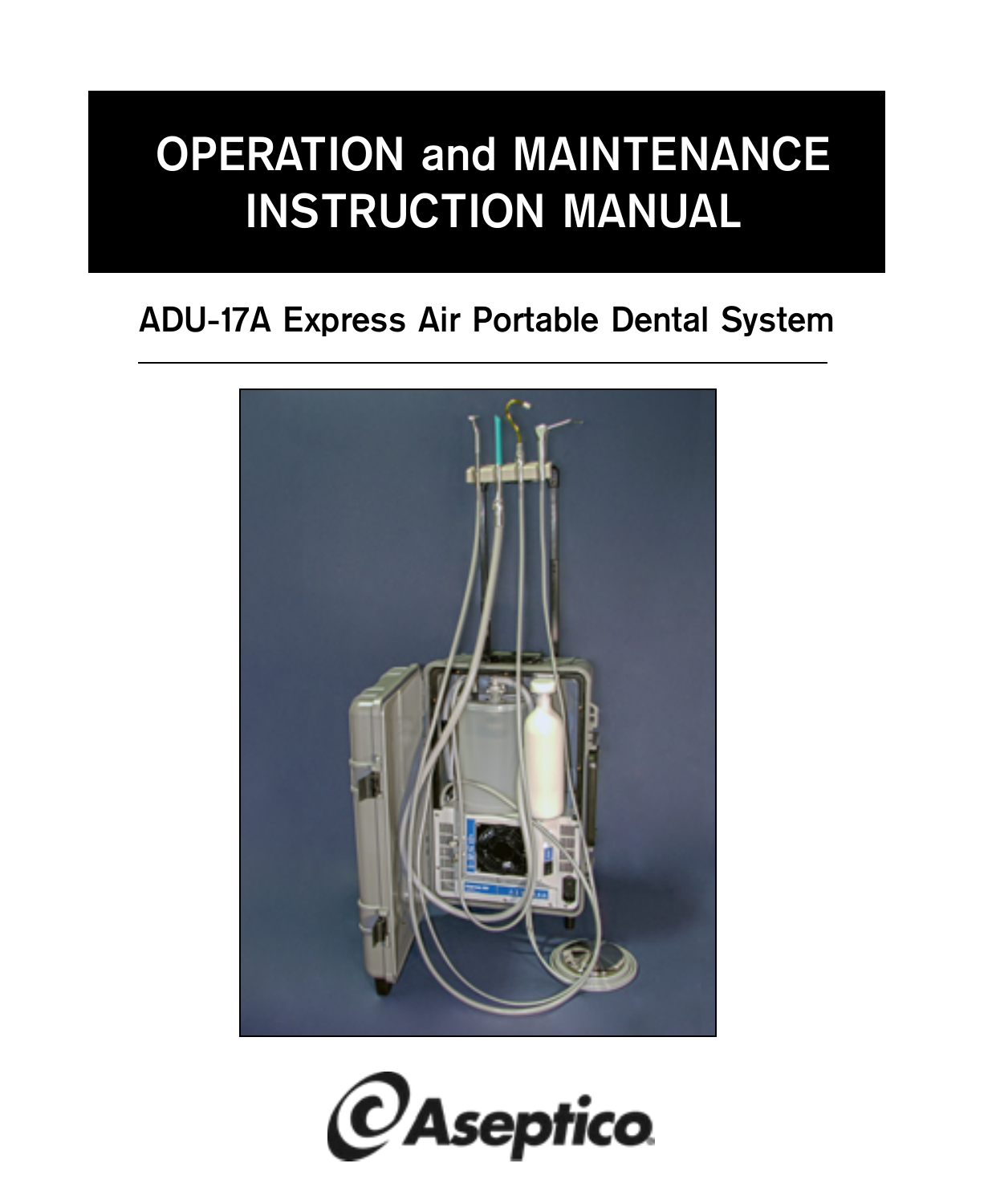### **TABLE OF CONTENTS:**

| Package Contents 1                           |
|----------------------------------------------|
| Safety Precautions 2                         |
| Setting Up the Unit 3                        |
| Figure 1 - ADU-17A System 3                  |
| Figures 2a thru 2e - Changing Voltage 4      |
| 5. . Figure 3 - Installing Instrument Holder |
| Figure 4 - Waste Tank Connections 5          |
| Figure 5 - Saliva Ejector Connection 5       |
| Operation Functions 6                        |
|                                              |
| Figure 6 - Handpiece Controls 7              |
| Sterilization & Maintenance 8                |
| Figure 7 - TA-90D Syringe 8                  |
|                                              |
| Repacking Instructions 10                    |
| Symbol Definitions 11                        |
| Specifications 12                            |
| Warranty 13                                  |



P.O. Box 1548 • Woodinville, WA 98072 8333 216th Street S.E. • Woodinville, WA 98072 International (425) 487-3157 • Toll Free(800) 426-5913 www.aseptico.com • info@aseptico.com



### **INDICATIONS FOR USE:**

The ADU-17A is a mobile self-contained dental system that is used for endodontic and general dentistry applications.

#### **RX: FEDERAL LAW RESTRICTS THIS DEVICE TO SALE BY OR ON THE ORDER OF A DENTIST**

To prevent injury to people and damage to property, please heed relevant warnings and remarks. They are marked as follows:

|                 | <b>WARNING:</b> Serious injury or death may result if |  |  |  |  |
|-----------------|-------------------------------------------------------|--|--|--|--|
|                 | ignored.                                              |  |  |  |  |
| <b>CAUTION:</b> | Damage to property or the                             |  |  |  |  |
|                 | environment may result if ignored.                    |  |  |  |  |
| <b>NOTE:</b>    | Important additional information                      |  |  |  |  |
|                 | and hints.                                            |  |  |  |  |



Conforms To: AAMI STD ES60601-1 AAMI IEC STD 62366 IEC STD 80601-2-60 IEC STD 60601-1-6 Certified To: CSA STD C22.2 # 60601-1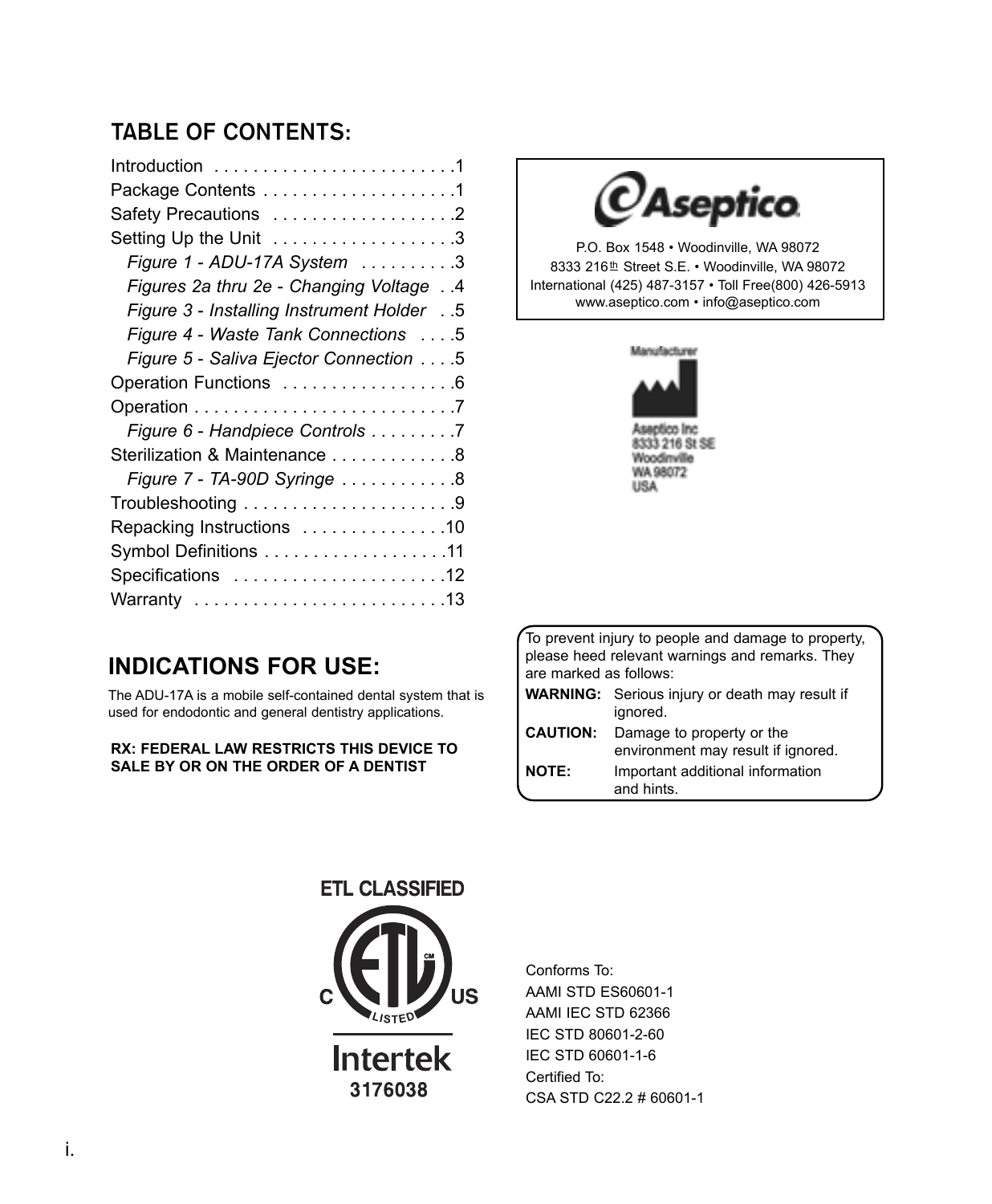Your new Aseptico Express Air Portable Dental System is the finest portable electric dental system available. The ADU-17A features a handpiece control, 3-way air/water syringe, HVE and saliva ejector vacuum systems, a self contained water system, oilless air compressor, and vacuum pump. The dual voltage system comes in a case with wheels and a handle for maximum portability.

Congratulations!

This system is engineered to provide many years of reliable service. Please read the instructions provided in this manual to receive the best and longest service from your Aseptico equipment.

Separate manuals may be provided to cover the operation and maintenance of other accessories for your unit.

### **PACKAGE CONTENTS:**

- Portable Case with Compressor and Vacuum Pump
- TA-90D 3-Way Air/Water Syringe
- HVE and Saliva Ejector Vacuum Hoses with Valves
- Water Supply Bottle
- AA-42 Air Foot Control (Complete Assembly with Fittings: PN 330699)
- Power Cord
- Operation & Maintenance Manual
- Highspeed or Lowspeed Pneumatic Handpiece (Purchased separately)
- AWS-1C Cavitron Connector
- Two Spare 6A Fuses for 120V Operation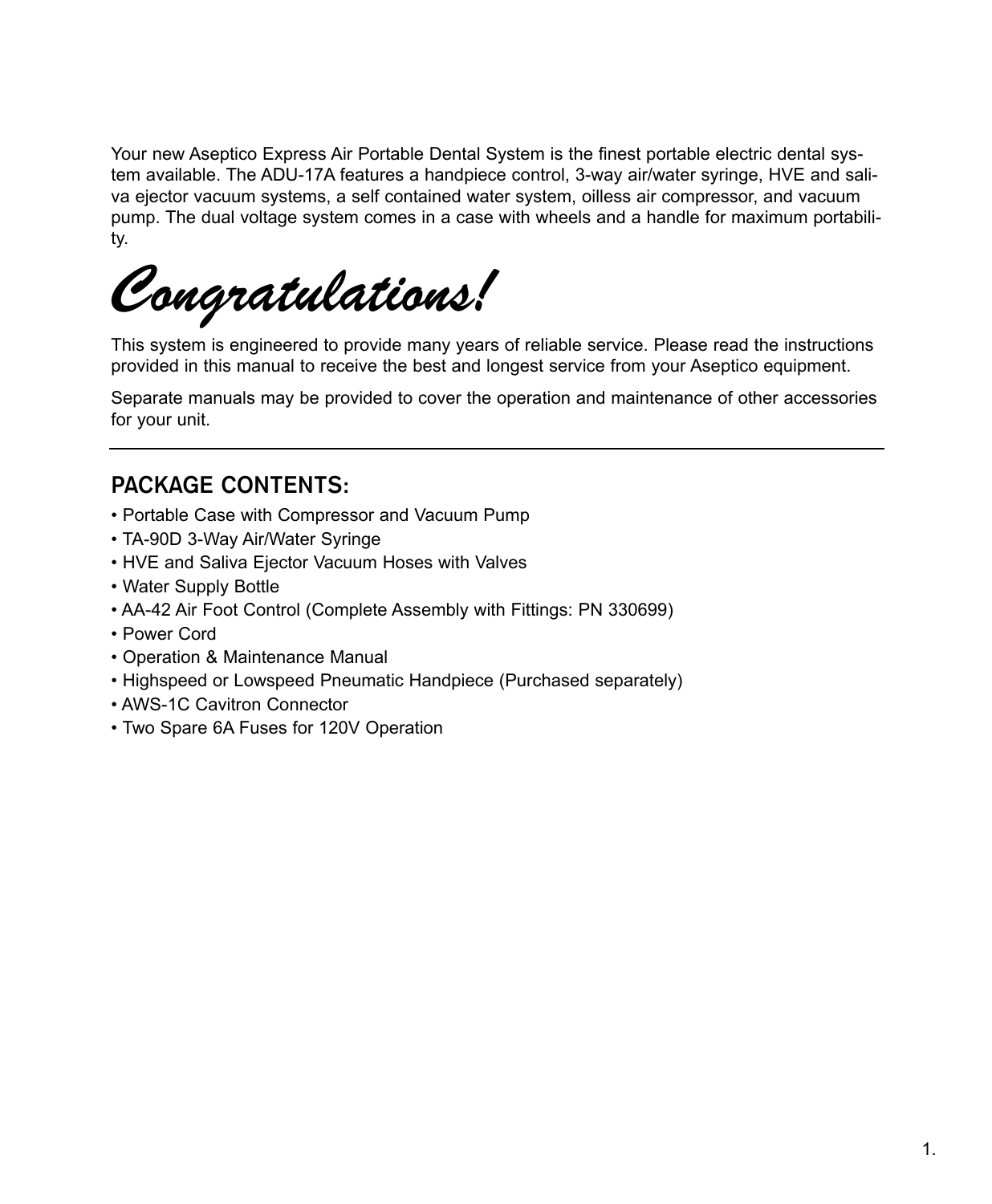

Aseptico accepts no liability for direct or consequential injury or damage resulting from improper use, arising in particular through the non-observance of the operating instructions, or improper preparation and maintenance.

| <b>WARNING:</b> | Sterilize before first and all uses. Clean, disinfect, and sterilize new or repaired instru-<br>ments before first use. Only use sterilized handpieces and instruments during treatment.<br>Non-sterile handpieces and instruments may cause bacterial or viral infections. Always<br>sterilize instruments after operation. |
|-----------------|------------------------------------------------------------------------------------------------------------------------------------------------------------------------------------------------------------------------------------------------------------------------------------------------------------------------------|
| <b>CAUTION:</b> | Always examine unit components for damage before commencing treatment. Damaged<br>components must not be used and must be replaced.                                                                                                                                                                                          |
| <b>CAUTION:</b> | For device transport, always keeps the pull handle in hand during transport and ensure<br>stable platform before releasing.                                                                                                                                                                                                  |
| <b>WARNING:</b> | Use for intended purposes only. Failure to observe the operating instructions may result<br>in the patient or user suffering serious injury or the the product being damaged, possibly<br>beyond repair. Before using this product, make sure that you have studied and under-<br>stood the operating instructions.          |
| <b>WARNING:</b> | For use by qualified and trained personnel only.                                                                                                                                                                                                                                                                             |
| <b>WARNING:</b> | Do not install where there is a risk of an explosion. The Express Air is not intended for<br>operation in the presence of flammable anesthetics or gases.                                                                                                                                                                    |
| <b>WARNING:</b> | Always operate a high-speed handpiece with water coolant. Operating a high-speed<br>handpiece without water coolant can cause thermal injury to the patient and damage the<br>handpiece.                                                                                                                                     |
| <b>WARNING:</b> | Only connect device to AC outlet with Protective Earth (Safety Ground) connection.                                                                                                                                                                                                                                           |
|                 |                                                                                                                                                                                                                                                                                                                              |

**WARNING:** The power supply cord is the mains appliance disconnect means. Before use, position the equipment so it is readily accessible.

### **Expected Service Life**

The expected service life is seven years from the date of first use.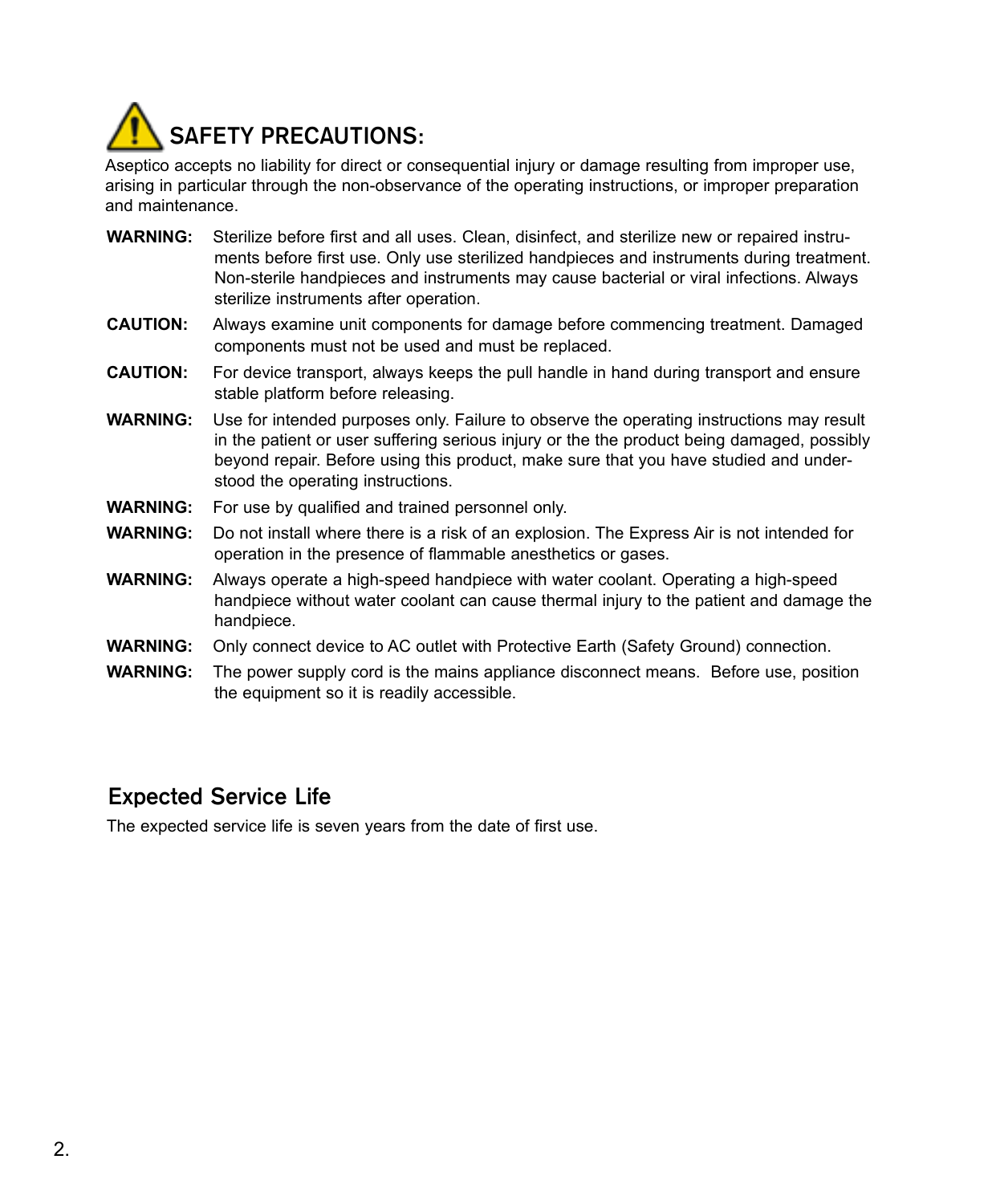### SETTING UP THE UNIT:

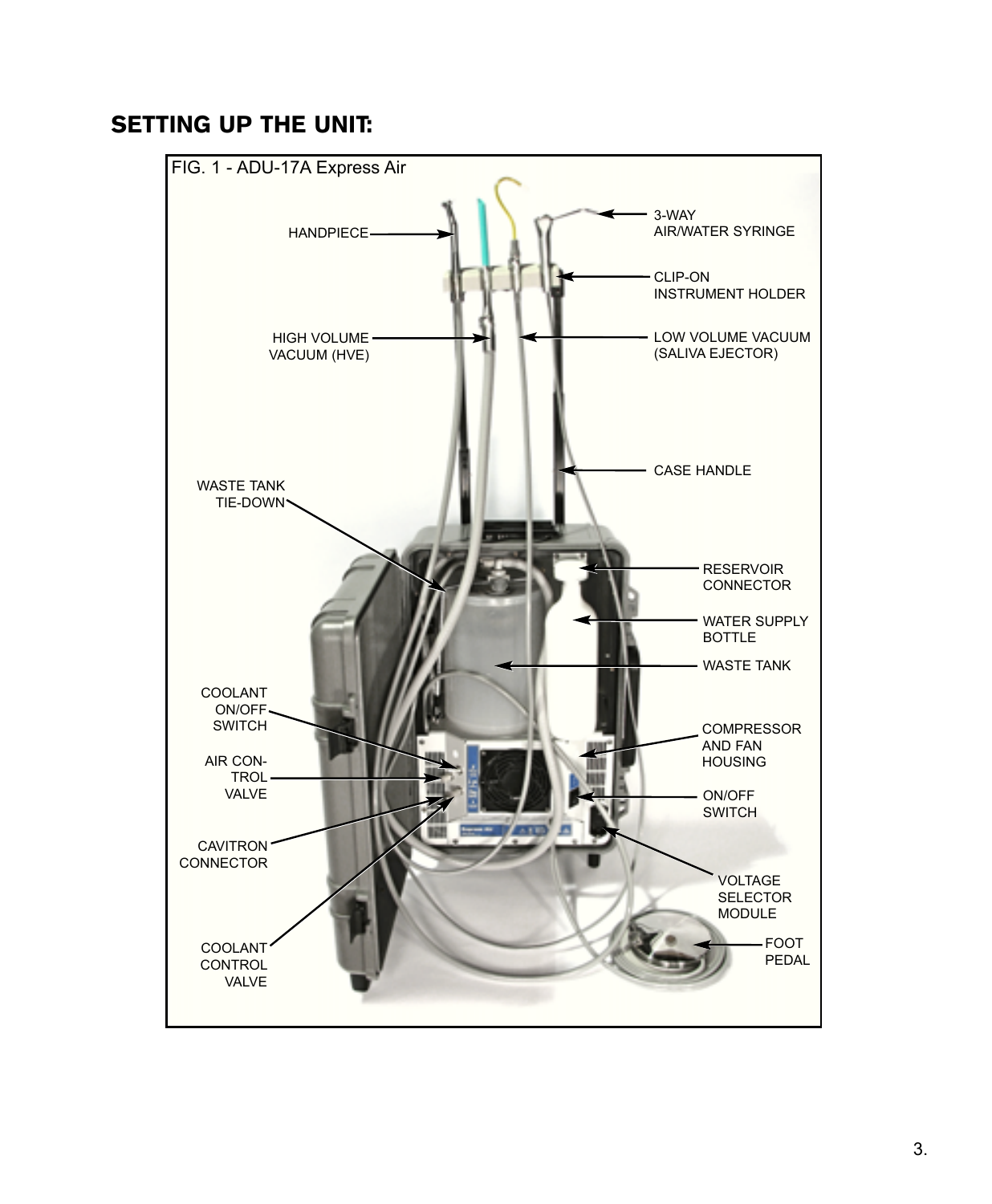### SETTING UP THE UNIT Cont'd:

1. Unpack the ADU-17A Case.

2. Verify that the Voltage Selector Insert is configured properly by checking the voltage indicator on the Voltage Selector Module *(Figure 2a)*. The Voltage Module is located on the lower left of the Motor Cover. The Voltage Selector Insert must be installed in the "120" position for 120V 60Hz operation or in the "240" position for 230V 50Hz operation.

> **WARNING:** ALWAYS DISCONNECT POWER TO THE SYSTEM BEFORE OPENING VOLTAGE SELECTOR MODULE

To switch the voltage configuration, disconnect power cord and insert a small flat screwdriver under the locking tab in the front of Selector Module. Gently depress tab until the fuse housing releases *(Figure 2b)*. Carefully remove fuse housing to reveal Voltage Selector Insert *(Figure 2c).* Pull insert out of housing, turn it around and reinsert into housing with proper voltage indicator facing out *(Figure 2d)*.

**IMPORTANT: For 120V use, check that the Fuse in use is a 6A medium time delay; for 230V use, check that the Fuse is a 4A Slo-Blo type. User may have to change fuses before use.**

For 230V use, confirm that the power cord is correct for the country of usage and carries the proper certifications.



Carefully reinstall fuses into Fuse Holder and slide Holder back into Selector Module *(Figure 1e)*. Apply pressure until locking tab snaps back into position, producing a distinct clicking sound.

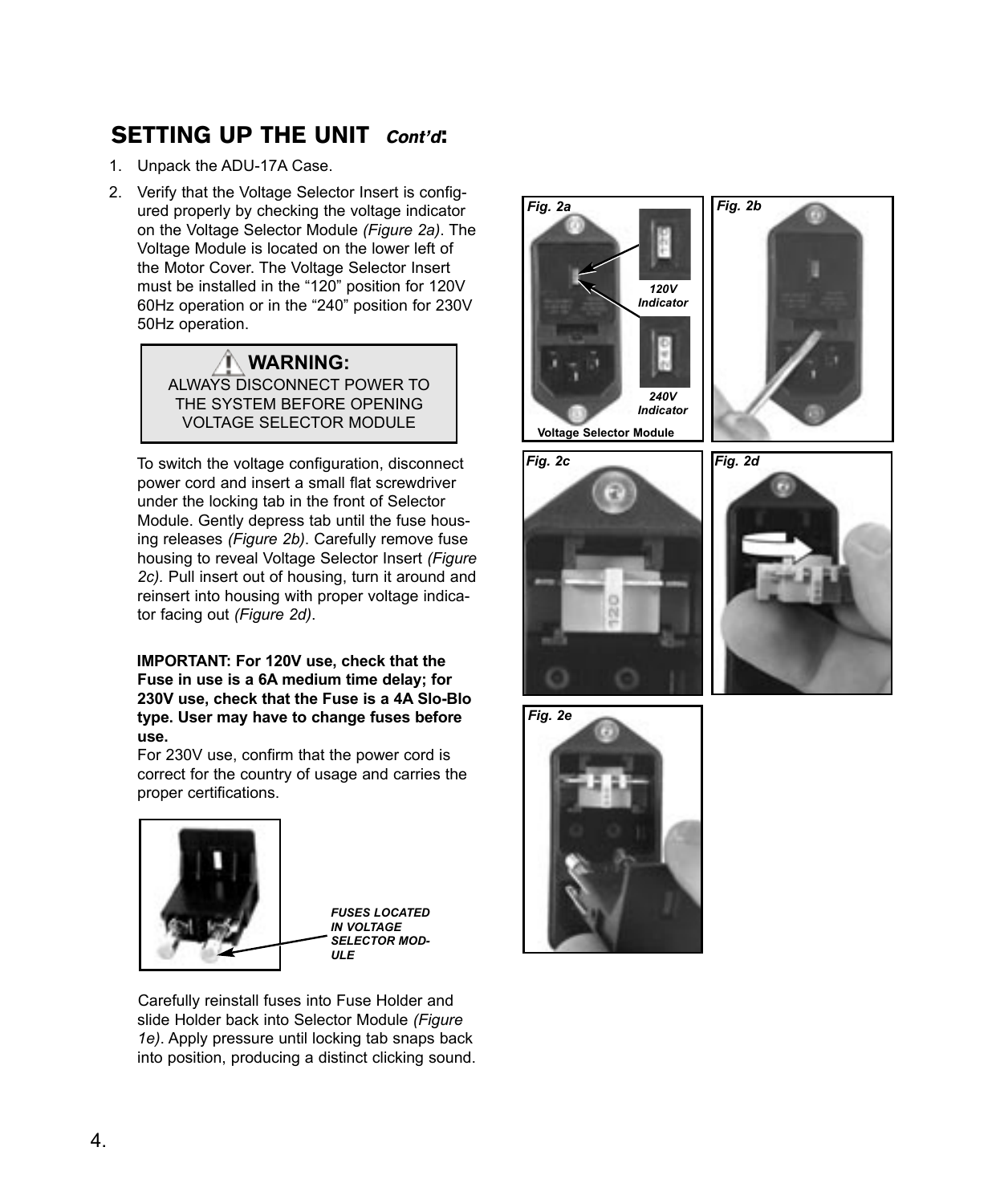3. Mount the clip-on Holder to the extended handle of the Case, as shown in Figure 3.



- 4. Attach a sterile handpiece to the ISO Type B (4-Line) handpiece connector and place the handpiece in Holder (Fig. 3).
- 5. Remove the 3-way air/water Syringe from its travel clip inside the Case and place it in the Holder.
- 6. Position the Waste Tank in the Case with the large white connection to the rear left of the instrument as shown in Figure 4. Attach the hose connector coming from the Vacuum Motor to this large white connection. Connect the High Volume Vacuum (HVE) hose to the large gray connector located on



the front of the Waste Tank. Connect the Low Volume Vacuum (Saliva Ejector) hose to the black connector located on the front of the Tank.

**Note:** When attaching the Saliva Ejector hose to the top of the Waste Tank, push in and rotate 1/4 turn *(see Figure 5)*.

*TO INSTALL SALIVA EJECTOR HOSE, TURN CONNECTOR 1/4 TURN CLOCKWISE*



*VACUUM LINE WITH QUICK DISCONNECT*

- 7. Secure Waste Tank by running Bungee Cord from hooks on bottom panel overtop Tank lid. Verify that the Waste Tank and vacuum lines are properly installed. Hang the High Vacuum and Saliva Ejector instruments on the Clip-On Holder.
- 8. Fill the Water Supply Bottle with clean water and connect to the Water Reservoir Connector.
- 9. Attach the foot pedal and place on the floor.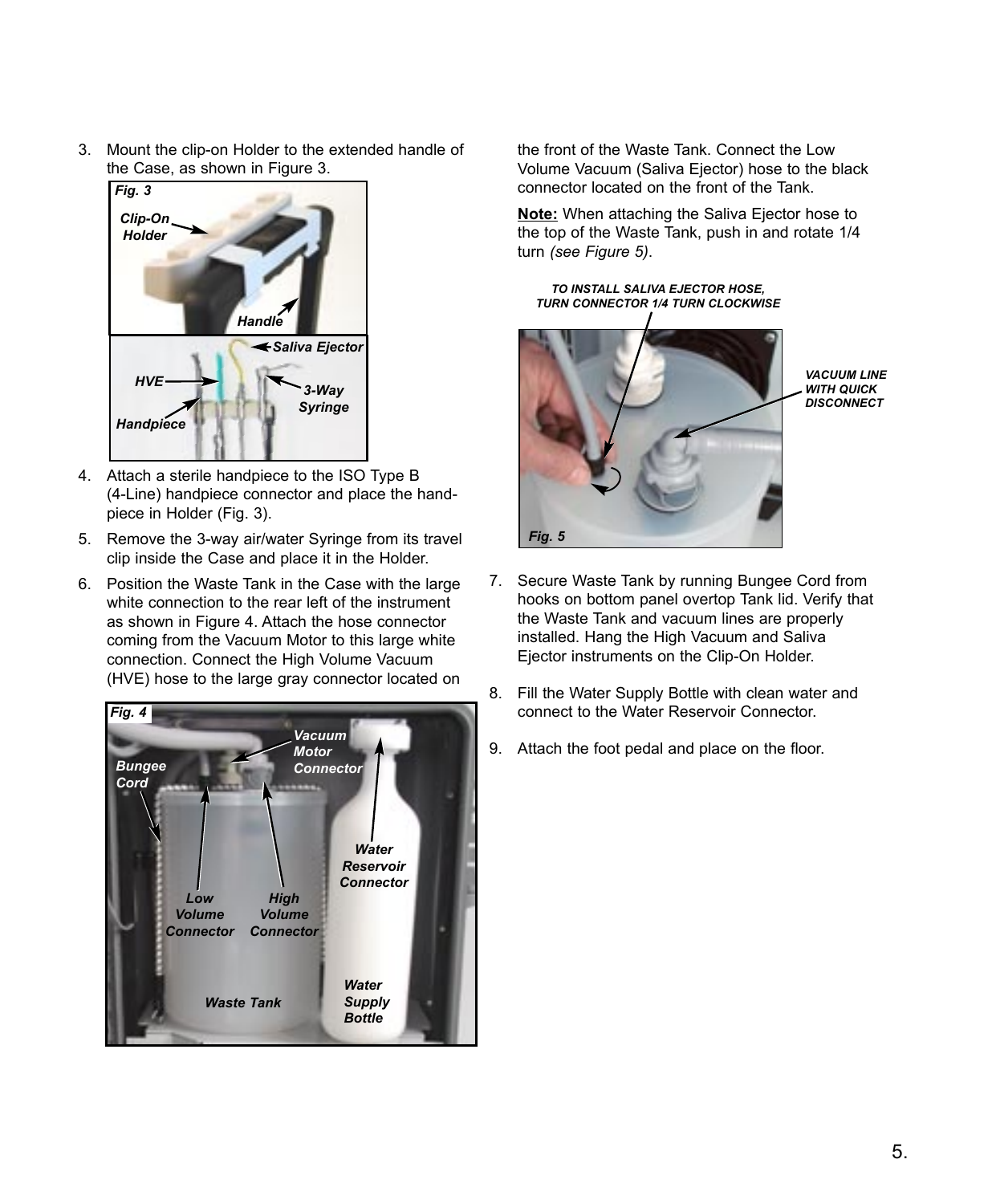### OPERATION FUNCTIONS:

**1. ON/OFF SWITCH:**

Turns the ADU-17A system On or Off.

#### **2. AIR FOOT CONTROL:**

The handpiece only operates when the foot pedal is depressed. When the foot pedal is not being used, the vacuum and syringe remain operational

#### **3. HANDPIECE CONTROLS:**

- a.) Off/On Coolant Toggle Switch Turns Handpiece water coolant On/Off.
- b.) Air Control Switch Allows adjustment of air pressure to the Handpiece.
- c.) Coolant Control Switch Allows adjustment of water coolant to the Handpiece.

#### **4. THREE-WAY AIR/WATER SYRINGE:**

- Pressing the left button dispenses water.
- Pressing the right button dispenses air.
- Pressing both buttons simultaneously dispenses an air/water mist.

#### **5. WATER SUPPLY BOTTLE:**

The Express Air incorporates a self contained pressurized water system. This system consists of a 1-liter white bottle, which dispenses water through the handpiece and 3-Way Air/Water Syringe. The Water Supply Bottle threads into the Reservoir Connector, located in the upper right corner of the case.

#### *To refill the Water Supply Bottle:*

a.) Before removing the Bottle for refilling, unplug the power cord from the Express Air unit.

### **WARNING:**

THE WATER SUPPLY BOTTLE IS PRESSURIZED DURING OPERATION. DEPRESSURIZE BOTTLE BEFORE REMOVAL BY SLIGHTLY LOOSENING BOTTLE FROM RESERVOIR CONNEC-TOR.

b.) Release pressure from Bottle by slightly loosening bottle from reservoir connector approximately 1/8-turn, or by depressing the air button on the 3-Way Syringe.

- c.) Unscrew and remove Bottle from cap.
- d.) Fill Bottle with clean water.
- e.) Screw Bottle into the Water Reservoir **Connector**
- f.) Plug in the power cord.

#### **6. HVE and SALIVA EJECTOR VACUUMS:**

The Express Air is equipped with a 5-liter Waste Tank, a High Volume (HVE) hose, and a Low Volume (Saliva Ejector) hose. Both High and Low Volume systems operate simultaneously from the same vacuum source. To gain vacuum on the HVE, open the HVE valve to full open and close the Saliva Ejector Valve. To gain vacuum on the Saliva Ejector, close the HVE and open the Saliva Ejector to full open.

The vacuum Waste Tank contains a ball float shutoff to prevent accidental overflow. The Tank should be emptied when it is ¾ full.

The High Volume (HVE) vacuum system contains a screen inside the Waste Tank container. The screen is used for collecting large debris upon vacuum intake. Clean screen when necessary.

#### *To empty the Waste Container:*

- a.) Unplug the power cord.
- b.) Disconnect the hoses.
- c.) Empty container.
- d.) Reconnect hoses.
- e.) Plug in power cord.

#### **NOTE:**

The waste container has a ball float shutoff to prevent accidental overflow. If the waste container becomes full and the ball float activates, the vacuum motor may not restart, and could potentially blow the fuse. Immediately empty waste container to continue operation.

#### **7. CAVITRON WATER OUTLET:**

Provides water via standard 1/4" quick disconnect to independent Cavitron or scaler units requiring a water supply.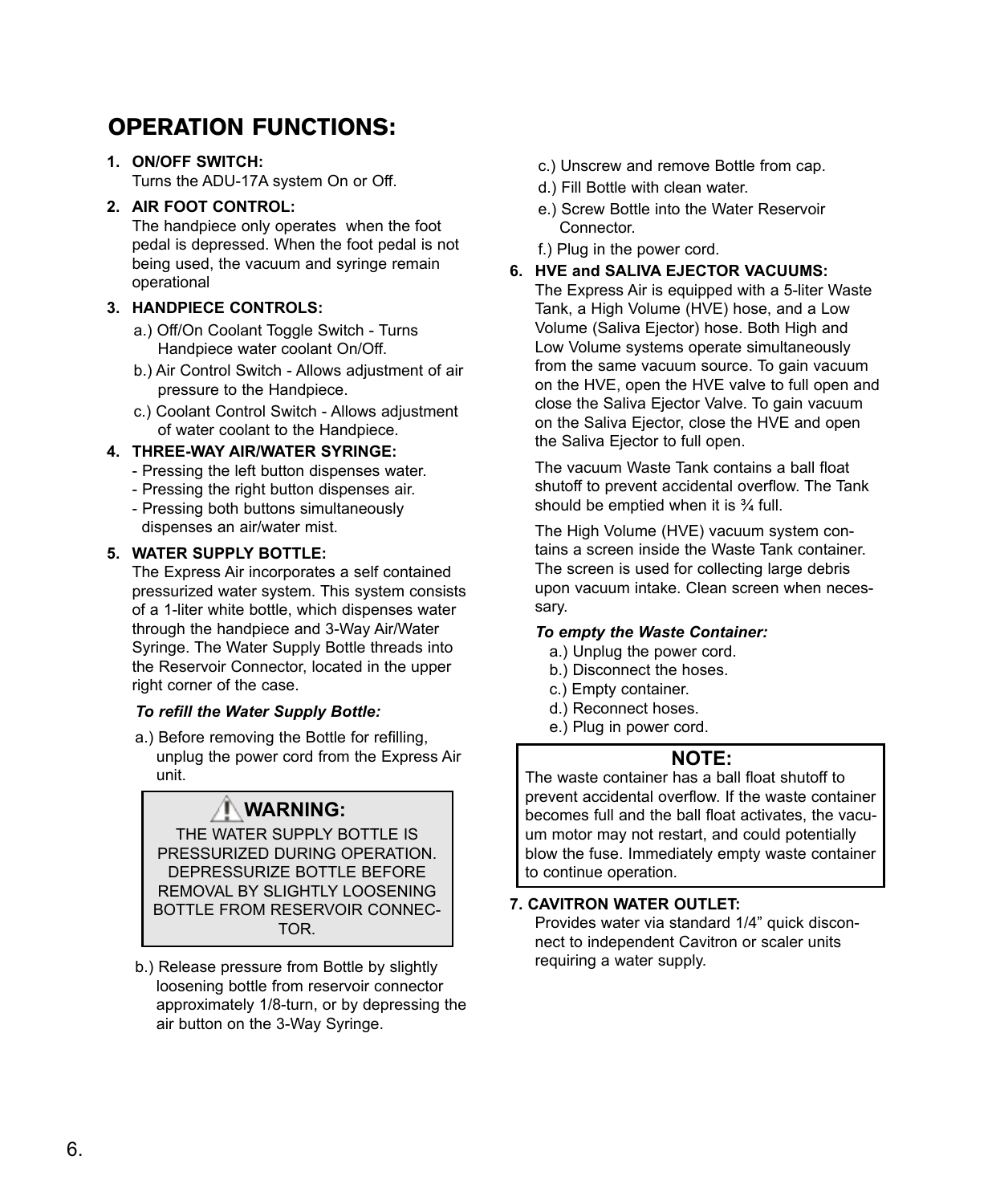### OPERATION:

After the unit has been set up and you have made yourself familiar with the system functions, there are two operating modes to select from:

- **On/Off Switch Operation**  Switch 'ON' activates the vacuum and 3-way air/water syringe.
- **Foot Pedal Operation** Depressing the Foot Pedal activates the handpiece.
- **1.** Connect the power cord to the Express Air Unit and plug into appropriate power source.

**IMPORTANT**: Ensure that the Voltage Selector Insert is properly configured for the power source - Refer to Page 4.

#### **2. FOOT PEDAL OPERATION:**

- a. Turn the On/Off Switch on the front of the Fan Housing to the 'ON' (I) position. The vacuum and syringe will become operational.
- b. Depress the Foot Pedal: The handpiece will activate. The Syringe, HVE, and Saliva Ejector will remain operational.

#### **CAUTION:**

Some new ADU-17A compressor motors might require a 2-week "break-in" when first used. As a precaution against stalling the compressor or possibly blowing the fuses during this break-in period, it is recommended that the foot pedal be removed from the System for approximately 5 minutes before each initial daily startup, during the first 2 weeks of use.

### WARNING:

Always operate a high-speed handpiece with water coolant. Operating a high-speed handpiece without water coolant can cause thermal injury to the patient and damage the handpiece. Consult the handpiece manufacturer's instructions for additional information.



- **3.** Depress the foot pedal to operate the handpiece. Adjust the air pressure and water coolant flow to the desired settings (See Fig. 6). (Turn the water coolant control knob clockwise to decrease flow, or counterclockwise to increase flow.)
- **4.** Use the 3-Way Air/Water Syringe as necessary for irrigation or drying.
- **5.** Adjust the vacuum pressure by moving the valves on both the HVE and saliva ejector vacuum heads.
- **6.** Empty the Vacuum Waste Tank when it is 3/4 full.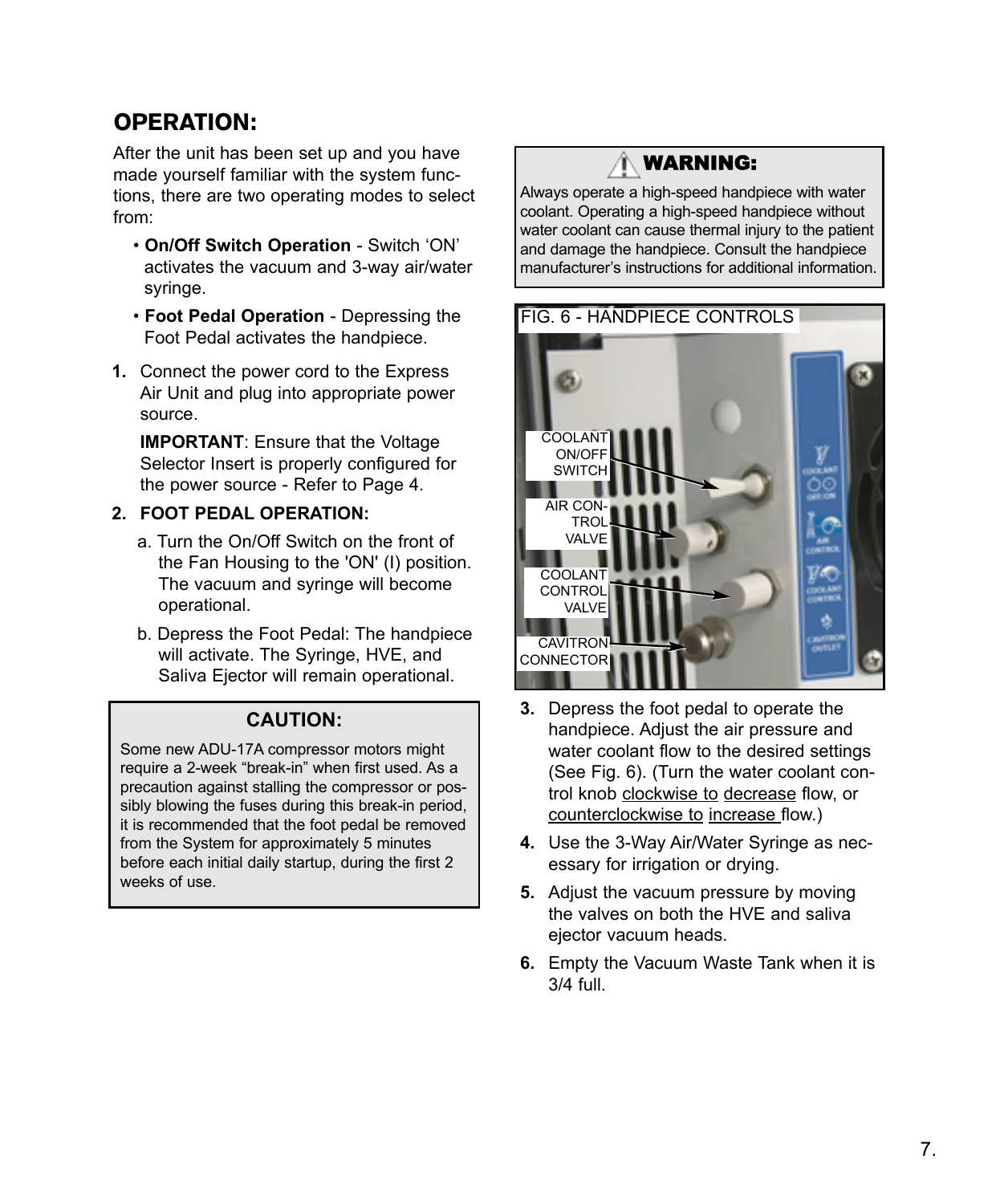### STERILIZATION AND MAINTENANCE:

Because of its simple design, the Aseptico ADU-17A Express Air requires very little maintenance. Any maintenance that is needed can be performed in minutes.

### **BLEEDING THE SYSTEM**

If the unit will not be used for an extended period of time, or the unit might be subjected to freezing conditions, you should bleed the system. Simply empty the contents of the water supply tank and install the tank back into the cap. Operate the air/water syringe and handpiece with water coolant 'ON' until just air comes through the water line. Pack unit and store as normal.

### **HANDPIECE FLUSH**

Flush the handpiece for about 5 seconds after every patient, and about 20 seconds at the beginning of each day.

#### **GENERAL CLEANING**

The external surfaces of the case should be cleaned using a soft cloth moistened with a mild detergent solution. Any external surfaces of the unit that are contacted during use should be wiped down with a soft cloth moistened with a disinfectant at the beginning of each day and between each patient use.

### **WATER LINES**

Disinfect the water lines weekly. Prepare a 1:10 bleach solution (1 part household bleach to 9 parts water). Remove water reservoir and discard residual water. Replace empty water supply tank and air purge all waterlines. Fill water supply tank with bleach solution. Run bleach solution through all lines. Allow bleach solution to stand in lines for 10 minutes. Remove water supply tank and discard bleach. Flush water supply tank and all lines thoroughly with **clean water**. Air purge and leave lines dry until next clinical use.

### **VACUUM SYSTEM**

The HVE and Saliva Ejector Valves are fully autoclavable. Remove the valves from the hoses before autoclaving. The vacuum hoses should not be autoclaved. Clean hoses with a disinfectant solution. **CAUTION**: Use only NON-foaming cleansers in the vaccum lines.

### **SYRINGE TIPS**

The ADU-17A unit features a three-way air/water syringe with quick-change autoclavable tips. To remove a tip, press on the locking collar surrounding the tip socket and pull the used tip straight out of the socket (see Fig. 7). To insert a new tip, press locking collar and push tip into socket as far as it will go. Release collar and gently tug on tip before using to ensure that tip is securely locked into socket.

#### **Syringe Tip Sterilization:**

- **1)** Remove contaminated syringe tip.
- **2)** Remove all visible signs of contamination before autoclaving.
- **3)** Autoclave tip at 132° C (270° F) for ten minutes.
- **4)** Sterilize between each patient use.

**NOTE**: Since only the tips can be autoclaved, it is recommended that the Air/Water Syringe be bagged with a disposable, single-use plastic sleeve between each patient use.

This device requires periodic maintenance to remove dust in and around the compressor every 12 months or if accumulations are seen. The fan on the unit vents air from inside the device to the outside. With the unit operating, use compressed air to spray into the intake vents and blow dust out of the unit.

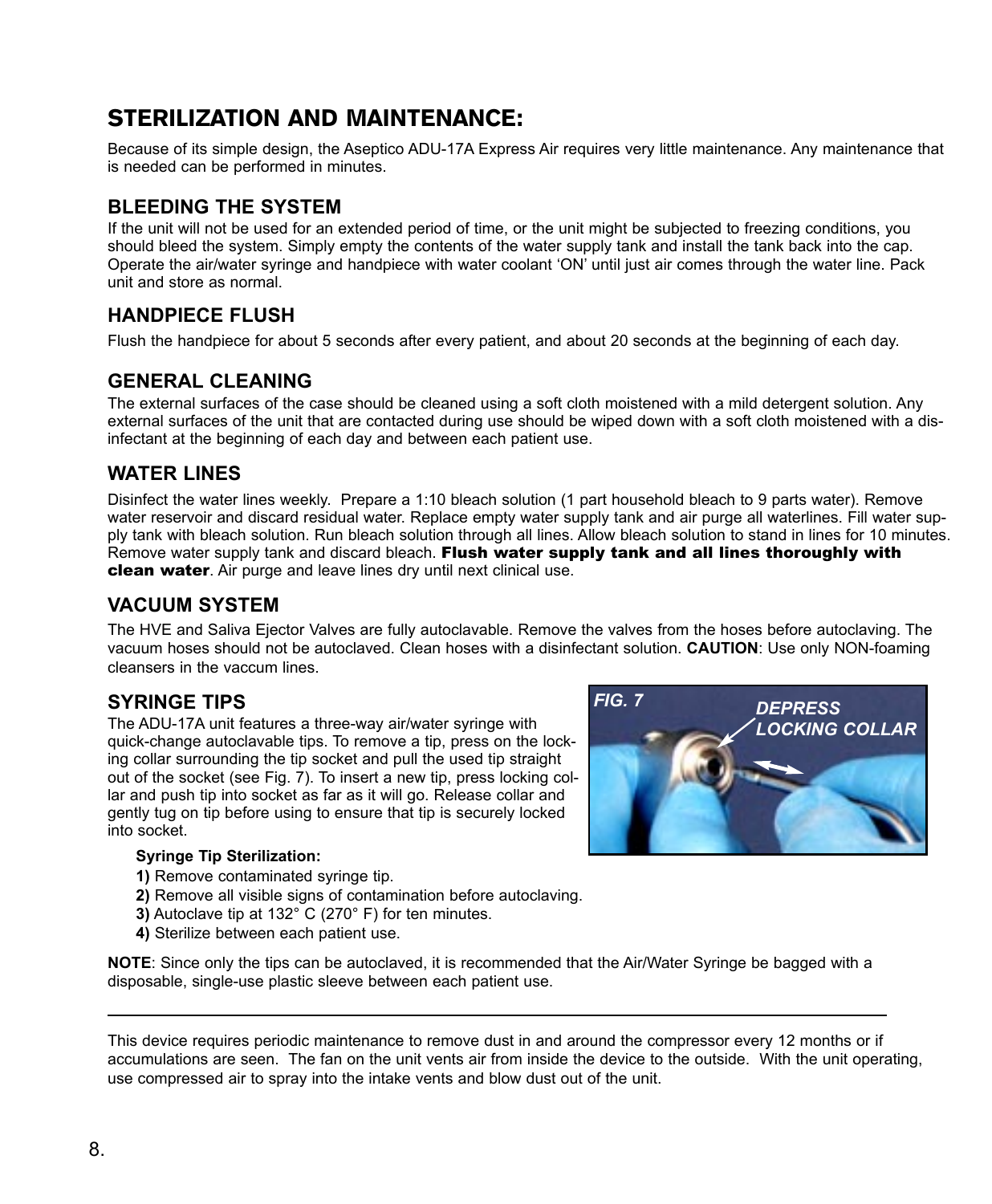### **TROUBLESHOOTING:**

| Problem:                                                               | Correction:                                                                                                                                                                                                                                                                         |
|------------------------------------------------------------------------|-------------------------------------------------------------------------------------------------------------------------------------------------------------------------------------------------------------------------------------------------------------------------------------|
| Unit will not start                                                    | Check system's power connection.<br>Turn On/Off switch ON for operation.<br>Check that voltage selector module is set for source voltage.<br>Check fuse. If blown, replace with 6A/125V medium time delay fuse for 120V<br>operation, or a 4A/250V slo-blo fuse for 230V operation. |
| Unit starts but blows fuse                                             | Check that voltage selector module is set for source voltage.<br>Check vacuum waste container. If full, immediately empty to continue operation.<br>Check vacuum hose assembly for blockage.<br>Check that fuse is correct for source voltage.                                      |
| No water coming out                                                    | Check water supply tank for water level and verify that cap is tight.<br>Depress foot switch for 5+ sec. to pressurize supply tank.<br>Ensure the handpiece air control knob is not open (turned clockwise) all the way.                                                            |
| Insufficient vacuum                                                    | Check vacuum waste container. If full, immediately empty to continue operation.<br>Check vacuum hose assembly for blockage.<br>Check that waste container lid is properly seated and tightly secured.                                                                               |
| Insufficient handpiece operation                                       | Check that handpiece coolant ON/OFF toggle is "ON".<br>Check that air control valve is turned up adequately<br>Check that handpiece tubing is untangled and not crimped.<br>Check handpiece connection for missing gasket.                                                          |
| Compressor makes a chugging<br>sound and does not start up<br>properly | Check for sufficient power source and avoid long light-grade extension cords<br>(Refer to Figure 8 Extension Cord Recommendations - below)                                                                                                                                          |

## **EXTENSION CORD RECOMMENDATIONS:**

Use only a 3-wire extension cord that has a 3-blade grounding plug. Connect extension cord plug to a matching 3-slot receptacle. Ensure that the extension cord is in good condition and that its gage wire is the correct size wire to carry the current this product will draw. An undersized cord is a potential fire hazard and will cause a drop in line voltage, resulting in loss of power and causing the product to overheat. Figure 8 indicates the correct size cord for the length required and the ampere rating listed on the product nameplate. **If in doubt, use the next heavier gage cord. The smaller the gage number, the heavier the wire gage.**

**FIG. 8**

| Recommended Wire Gage for Extension Cords |           |                     |     |     |     |                        |     |     |     |                 |
|-------------------------------------------|-----------|---------------------|-----|-----|-----|------------------------|-----|-----|-----|-----------------|
|                                           | Amps      | <b>Minimum Gage</b> |     |     |     |                        |     |     |     |                 |
|                                           | $0 - 2$   | 18                  | 18  | 18  | 16  | 16                     | 14  | 14  | 12  | 12 <sup>7</sup> |
|                                           | $2-3$     | 18                  | 18  | 16  | 14  | 14                     | 12  | 12  | 10  | ŤО              |
|                                           | $3 - 4$   | 18                  | 18  | 16  | 14  | 12                     | 12  | 10  | 10  | 8               |
|                                           | 4-5       | 18                  | 18  | 14  | 12  | 12                     | 10  | 10  | 8   | 8               |
|                                           | 5-6       | 18                  | 16  | 14  | 12  | 10                     | 10  |     | 8   | a.              |
|                                           | 6-8       | 18                  | 16  | 12  | 10  | 10                     |     |     | 6   | в               |
|                                           | $8 - 10$  | 18                  | 14  | 12  | 10  | 8                      |     |     | 6   |                 |
|                                           | $10 - 12$ | 16                  | 14  | 10  | в   | ä                      |     |     |     |                 |
|                                           | $12 - 14$ | 16                  | 12  | 10  | B   | e                      |     |     |     |                 |
|                                           | $14 - 16$ | 16                  | 12  | 10  | B   | ¢                      |     |     |     |                 |
|                                           | $16 - 18$ | 14                  | 12. | в   | в   | 6                      |     |     |     |                 |
|                                           | 18-20     | 14                  | 12  | в   | 6   | e                      |     |     |     |                 |
| Volta                                     | 120V      |                     | 50  | 100 | 150 | 200                    | 250 | 300 | 400 | 500             |
|                                           | 240V      | 50                  | 100 | 200 | 300 | 400                    | 500 | 600 | 800 | 1000            |
|                                           |           |                     |     |     |     | Length of Cord in Feet |     |     |     |                 |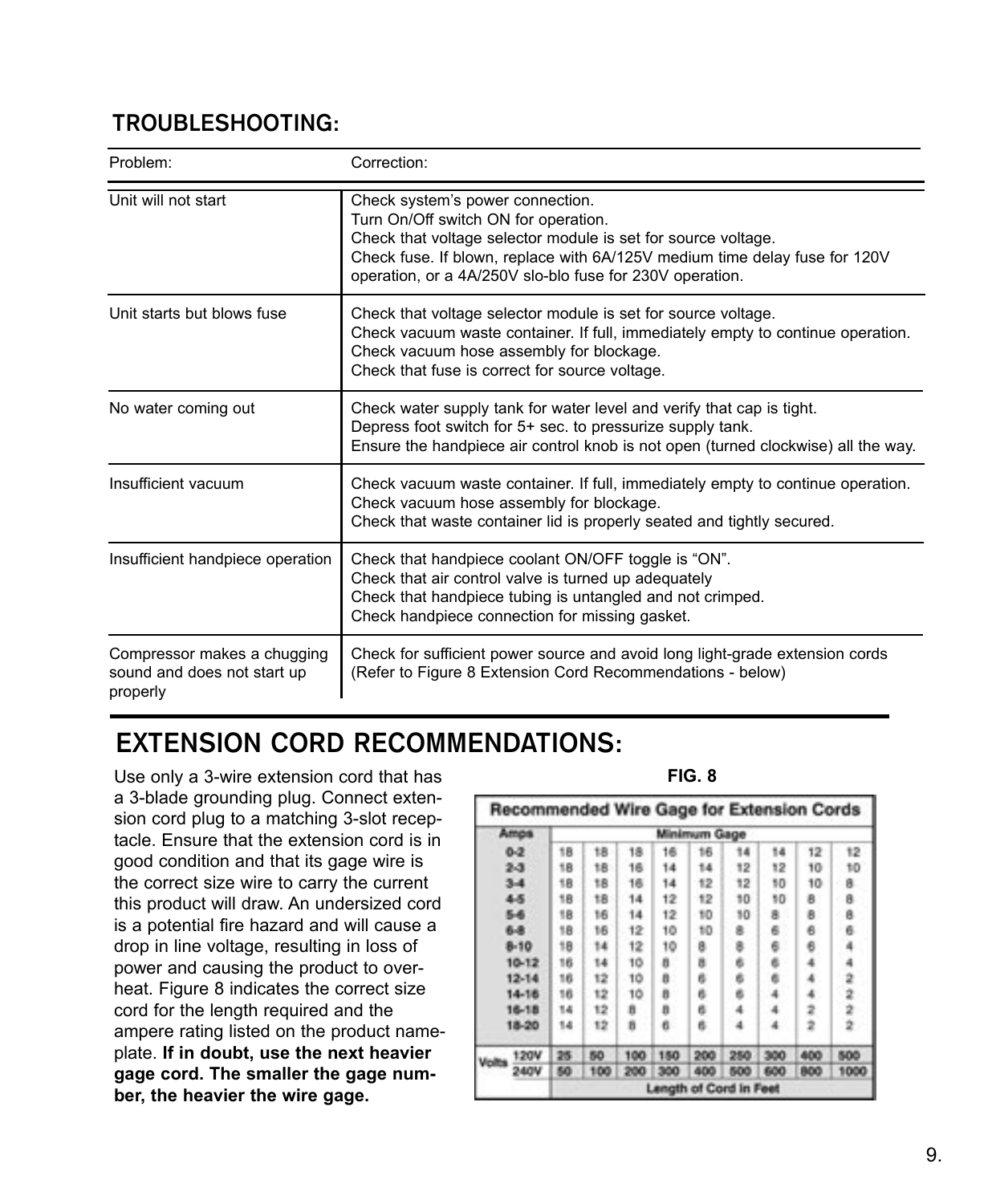### **REPACKING INSTRUCTIONS:**

- **1**. Remove all accessories from the unit.
- **2.** Remove water bottle and place in travel pouch provided.
- **3.** Position syringe in its holder on left side of case (Fig. 10). Lay tube behind syringe, next to waste tank.
- **4.** Leave waste tank in place, with tie-downs connected. Remove suction hoses from waste tank, coil hoses, and place in bottom of case behind the tank.
- **5.** Place travel pouch with water bottle to the left of the tank as shown.
- **6.** Coil motor drive air line and place in pouch. Place power cord and fuses in pouch.
- **7.** Tuck the blue water bottle tube between the pouch and pouch flap as shown (Fig. 10). Close pouch flap.
- **8.** Remove instrument clip-on holder from extended handle and place in space located above waste tank. Retract handle.
- 9. Detach foot pedal cable from connector, coil cable around pedal, and place on top of pouch as shown (Fig. 10).
- 10. Carefully close case lid, taking care not to pinch any internal components.



WHEN TRANSPORTING UNIT, DO NOT PLACE OBJECTS ON TOP OF CASE. **CAUTION:**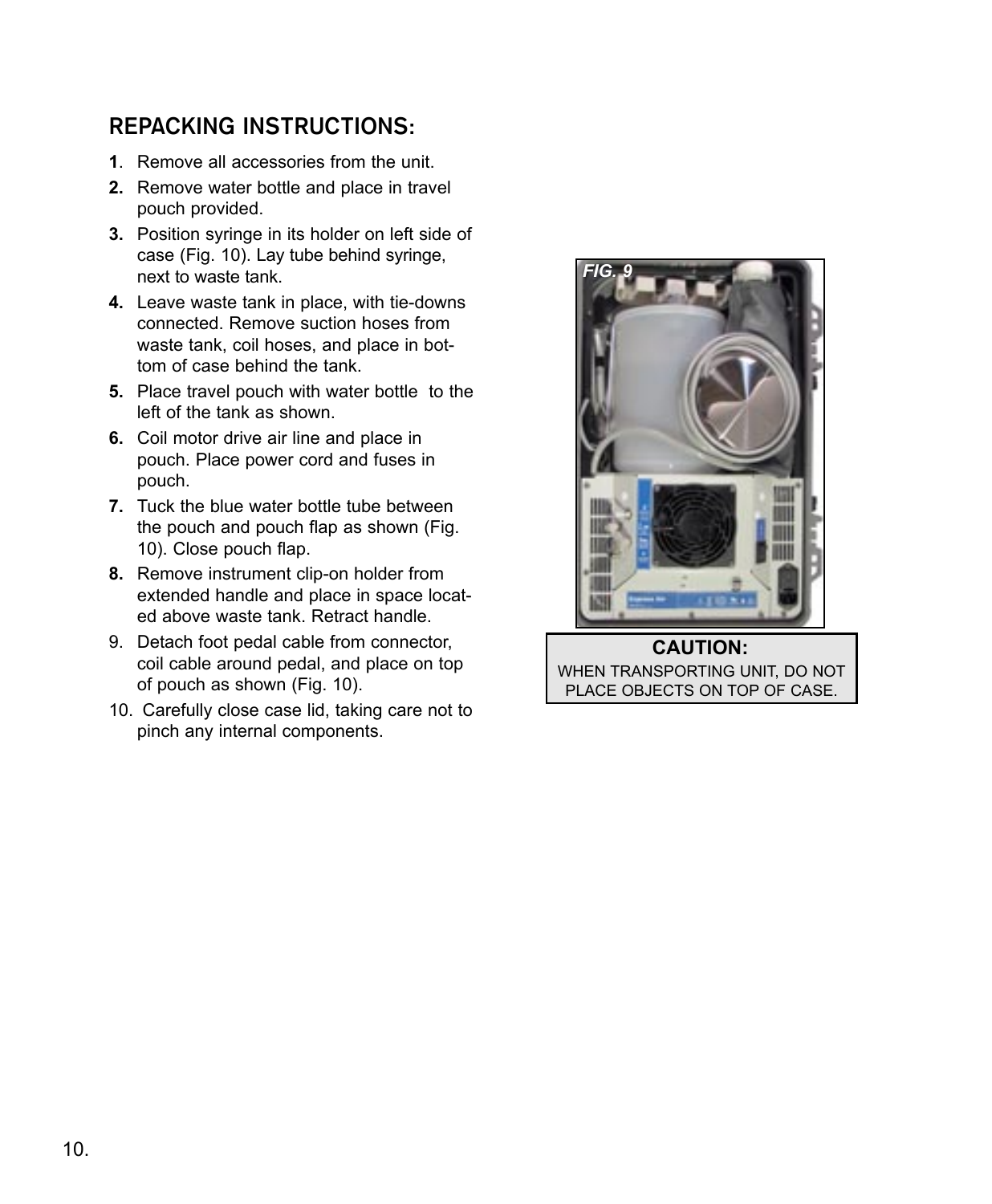### **SYMBOL DEFINITIONS:**



Follow instructions for use.

### **Disposing of your old product**

Each Member State in the European Union (EU) requires that the waste from electrical and electronic products be disposed of separately from normal household waste. This includes electronics, metals and electrical accessories, such as signal cables or power cords. Products in this category carry the symbol below.



Contact your local disposal authority and comply with the correct disposal method and follow national guidelines for unit disposal.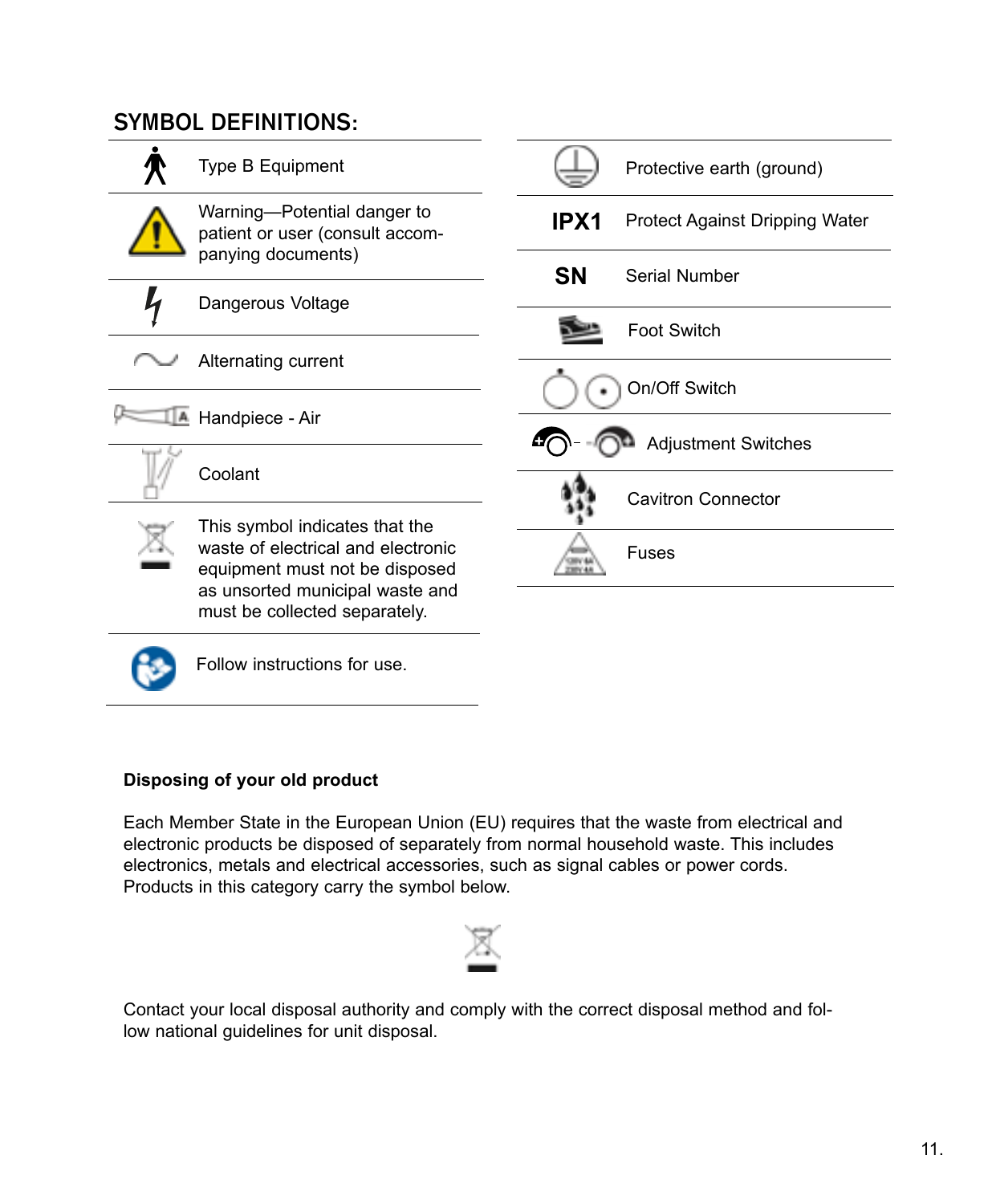### **SPECIFICATIONS:**

| Size:                            | $10.5" \times 14.5" \times 24"$<br>$(27 \text{ cm} \times 36 \text{ cm} \times 61 \text{ cm})$                                                                                                                                                                                         |
|----------------------------------|----------------------------------------------------------------------------------------------------------------------------------------------------------------------------------------------------------------------------------------------------------------------------------------|
| Volume:                          | 1.81 cu. ft. $(0.05 \text{ m}^3)$                                                                                                                                                                                                                                                      |
| Weight:                          | 43.5 lbs (19.7 kg)                                                                                                                                                                                                                                                                     |
| Power Source:                    | AC Dual Voltage Manual-Switching<br>120V / 230V at 50Hz / 60Hz                                                                                                                                                                                                                         |
| <b>Current Rating:</b>           | 6A at 120 VAC, or<br>4A at 230 VAC                                                                                                                                                                                                                                                     |
| Power Rating:                    | 800 W                                                                                                                                                                                                                                                                                  |
| <b>Operating Pressure:</b>       | 45 - 50 PSI (344 kPa)                                                                                                                                                                                                                                                                  |
| Average Air Flow Pressure:       | 35 PSI                                                                                                                                                                                                                                                                                 |
| High Volume Vacuum:              | 3.0 SCFM @ -4" Hg (84.9 liters/min)                                                                                                                                                                                                                                                    |
| Low Volume Vacuum:               | 1.4 SCFM $@ -1.5"$ Hg $(39.6$ liters/min)                                                                                                                                                                                                                                              |
| Water Reservoir Capacity:        | 33.9 fl. oz. (1.0 liter)                                                                                                                                                                                                                                                               |
| Water Flow:                      | 5.07 fl. oz./min (0.15 liter/min)                                                                                                                                                                                                                                                      |
| Waste Tank Capacity:             | 1.08 gal. (4.08 liters)                                                                                                                                                                                                                                                                |
| Noise Level:                     | 72 dBA @ 3'4" (1 meter)                                                                                                                                                                                                                                                                |
| <b>Environmental Conditions:</b> | Operating Temperature: $10^{\circ}$ to $40^{\circ}$ C (50° to $104^{\circ}$ F)<br>Transport/Storage Temperature: -20 $^{\circ}$ to 60 $^{\circ}$ C (-4 $^{\circ}$ to 140 $^{\circ}$ F)<br>Relative Humidity: 10 to 90% non-condensing<br>Altitude: 0 to 3048 meters (0 to 10,000 feet) |
| Unit Duty Cycle:                 | Continuous                                                                                                                                                                                                                                                                             |

**Note:** For reliable grounding, connect to receptacle marked "Hospital Grade". **IMPORTANT NOTE:**

When running the ADU-17A unit at 230VAC 50Hz, expect approximately 17% less vacuum and pressure volume due to the slower turning of the compressor.

This device has been tested and found to comply with the emissions requirements of IEC 60601-1-2:2001-09. These requirements provide reasonable protection against harmful electromagnetic interference in a typical medical installation. However, high levels of radio-frequency (RF) emissions from electrical devices, such as cellular phones, may disrupt the performance of this device. To mitigate disruptive electromagnetic interference, position this device away from RF transmitters and other sources of electromagnetic energy.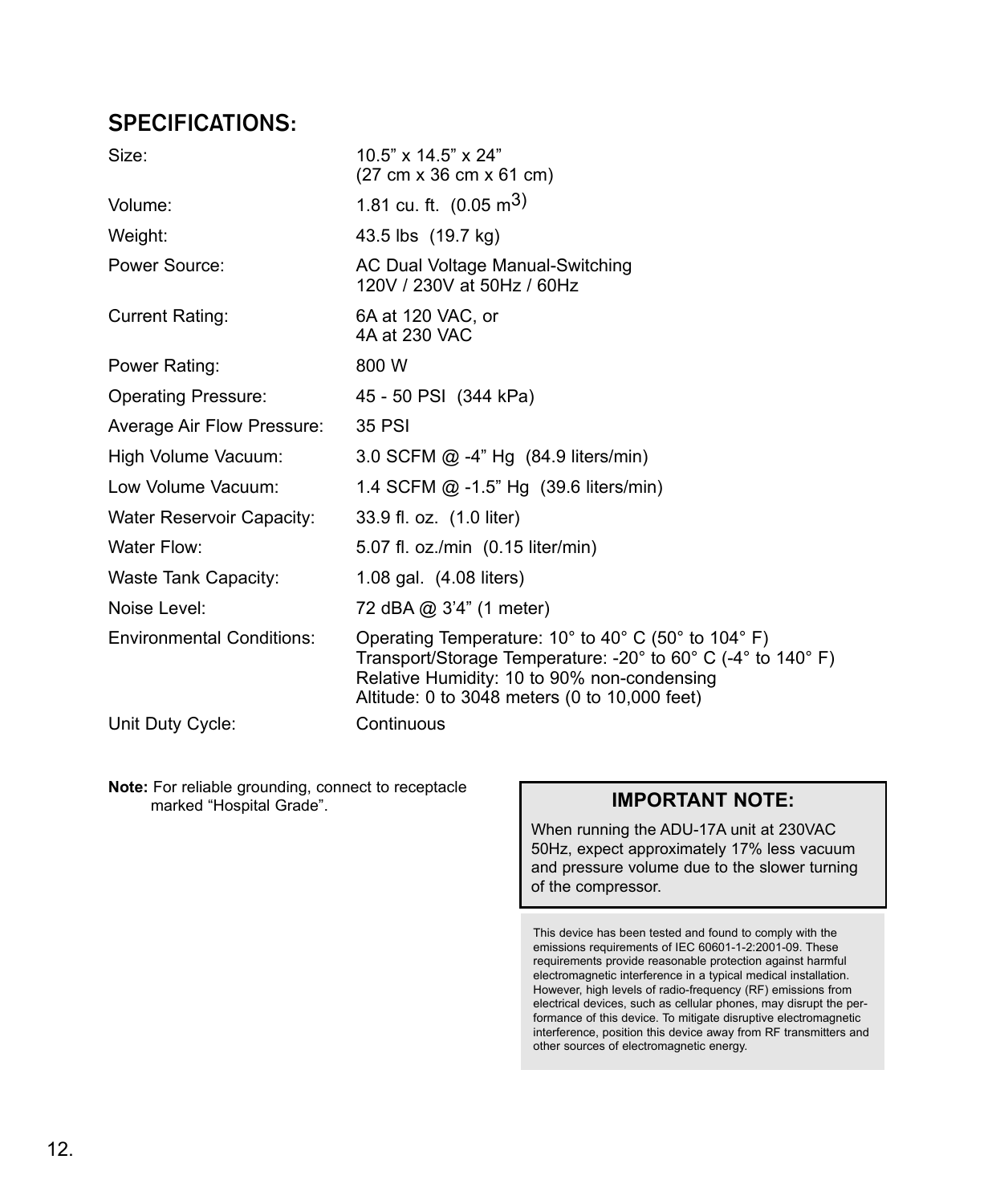### **WARRANTY**

Aseptico warrants its products against defects in material or workmanship for a period of two (2) years, from date of original invoice. Some handpieces are warranted for one year under the same conditions. Other handpieces and expendable components, such as air turbines and light bulbs, are covered by shorter warranty periods, or have no warranty. Aseptico's sole obligation under product warranty is (at its sole option and discretion) to repair or replace any defective component or product in part or whole. Aseptico shall be the sole arbiter of such action.

In the event of alleged defect under warranty, the purchaser is to notify Aseptico's Customer Service Department promptly. Customer Service will provide instructions, usually directing that the product be returned for service. Shipment to Aseptico and the cost thereof is always the responsibility of the purchaser.

Accidental misuse, inappropriate installation, or failure to perform directed maintenance voids the warranty. Deliberately defacing, modifying, or removing the serial number voids the warranty.

Aseptico does not assume, under this warranty, any risks or liabilities arising from the clinical use of its products, whether or not such use involves coincidental utilization of products manufactured by others.